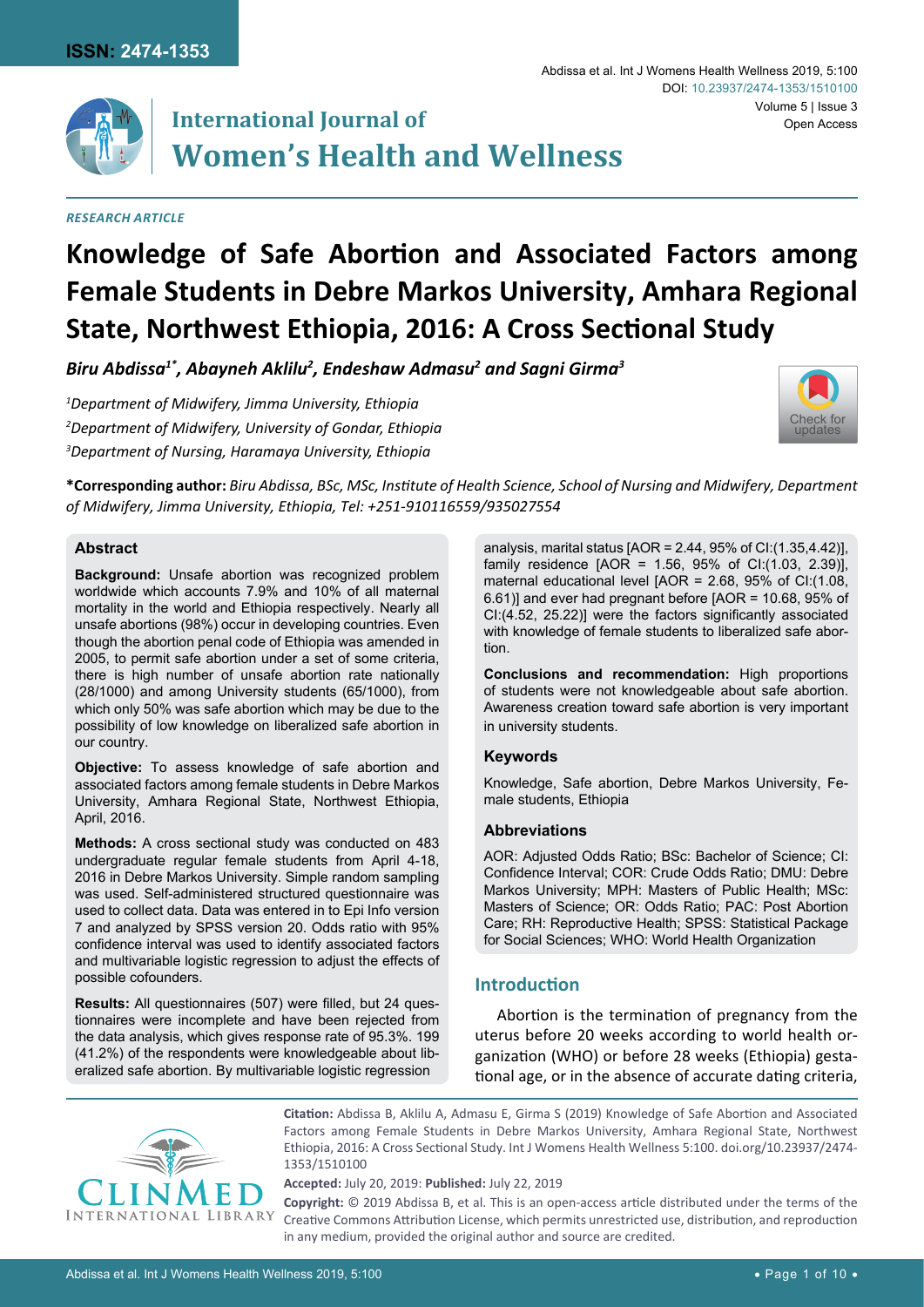born weighing < 500g. Abortion occurs spontaneously because of complication during pregnancy or it may be induced. WHO's definition of unsafe abortion was terminating an unintended pregnancy performed by person lacking the standardized skills and in a place that does not fulfilled minimal medical standards, or both [[1](#page-8-0)[,2](#page-8-1)].

Globally, unsafe abortions covers about 47,000 maternal mortality annually (13% of total maternal mortality) and contribute to significant morbidity among women, especially in low income settings [[3](#page-8-2)]. About 30% of maternal mortality is because of unsafe abortion in Ghana [[4](#page-8-3)]. Unsafe abortions include those abortion performed by untrained personnel under unhygienic conditions, those that are self-induced by a woman inserting a foreign object into her uterus or by consuming toxic products, and those initiated by physical trauma to a woman's abdomen [[5](#page-8-4),[6\]](#page-8-5).

Women die from unsafe abortion usually by severe infections, bleeding form problem of procedure or organ damage. Nearly half of all abortions in the world are done in unsafe condition, and nearly all unsafe abortions (98%) performed in developing countries [[3](#page-8-2),[7\]](#page-8-6). Unsafe abortion has significant negative impacts in addition to its immediate effects on women's health. Unsafe abortion may reduce women's productivity, increasing the economic burden on poor families; cause maternal mortality which leave children motherless; result in long-term maternal health problems, like infertility and result in considerable costs burden to the public health systems [\[8\]](#page-8-7). In Ethiopia, the national rate of abortion was (28/1000 women aged 15-49) [[9\]](#page-8-8) and in Wolaita Sodo University students the abortion rate was 65 per 1000 women [[10](#page-9-1)].

In Ethiopia unmarried adolescents are not supported to use contraceptives. This is cultural belief of our society which resulted in unintended under aged pregnancy. Due to lack awareness about safe abortion adolescents seek unsafe abortion in an undisclosed place. Study conducted in SNNPR Gedeo zone, Knowledge about the liberalized safe abortion law accounts for 48.21% [[11](#page-9-2)] and same study in Harari regional state on female students revealed only 35.7% knows about safe abortion law [[12](#page-9-3)].

Before 2005, abortion was permitted for the sake of saving maternal life in Ethiopia. In 2005, the abortion penal code was amended to allow abortion under a much wider set of criteria. Abortion is permitted before the fetus is viable (conventionally interpreted as 28 weeks after the last menstrual period) if (I) the pregnancy as a resulted of rape or incest, (II) if the pregnancy endanger the life of mother or baby, (III) the fetus has incurable and serious deformity, (IV) the woman has physical or mental disabilities or (V) the woman is a minor and is unprepared to raise a child [[13](#page-9-4),[14\]](#page-9-5).

Most of developing countries like Ethiopia, access to safe abortion was based on women's knowledge of the legal issue of safe abortion. Even though the 2005 Ethiopian abortion law is relatively liberal, but there is still high number of unsafe abortion as study done on students. So the knowledge of University students towards safe abortion is under question. There was limited literature which is published on knowledge of safe abortion among university students in Ethiopia. Therefore, this study assessed the knowledge of safe abortion and associated factors among undergraduate female students in Debre Markos University. So this study finding will be an input for other researchers for further studies on related issues, for planners and for stakeholders to fill the identified gaps.

# **Methods and Materials**

## **Study design and setting**

Cross-sectional quantitative study has been conducted on institution from April 4-18, 2016 in Debre Markos University. The University runs undergraduate programs in both regular and continuing education divisions in six Colleges and one school with 34 departments. The university accommodated 12,807 regular students in which 3,508 were females in 2015/16 academic year. The University accommodated 772 academic staff, 58 assistant workers and 710 permanent administrative workers totally 1,540 up to the end of September 2015.

## **Study participants and sampling method**

All regular undergraduate female students in Debre Markos University from selected colleges were study population. Students who were critically ill and those students on clinical attachment or field work which is far from campus during data collection were excluded. The sample size was determined by using single population proportion based on the proportion of awareness rate about liberalized safe abortion among female students attending college and university in Arba Minch town which is 32.1%, 4% precision, 95% confident level, 10% none response rate and used correction formula (n  $= n/1 + n/N$  [\[15](#page-9-0)]. With this assumptions sample of 507 female undergraduate regular female students from selected colleges were involved in the study. By using simple random sampling techniques four colleges were selected from seven colleges. List of female students were obtained from all departments of selected colleges and the required sample were allocated proportionally for all batches of students in that department (Figure 1).

# **Data collection procedure and data quality control**

Structured self-administered questionnaire prepared in English was translated to Amharic which is local language by language experts and translated back to English by other language experts to check its consistency. Amharic version questionnaire was used to collect data on socio-demographic, knowledge status of students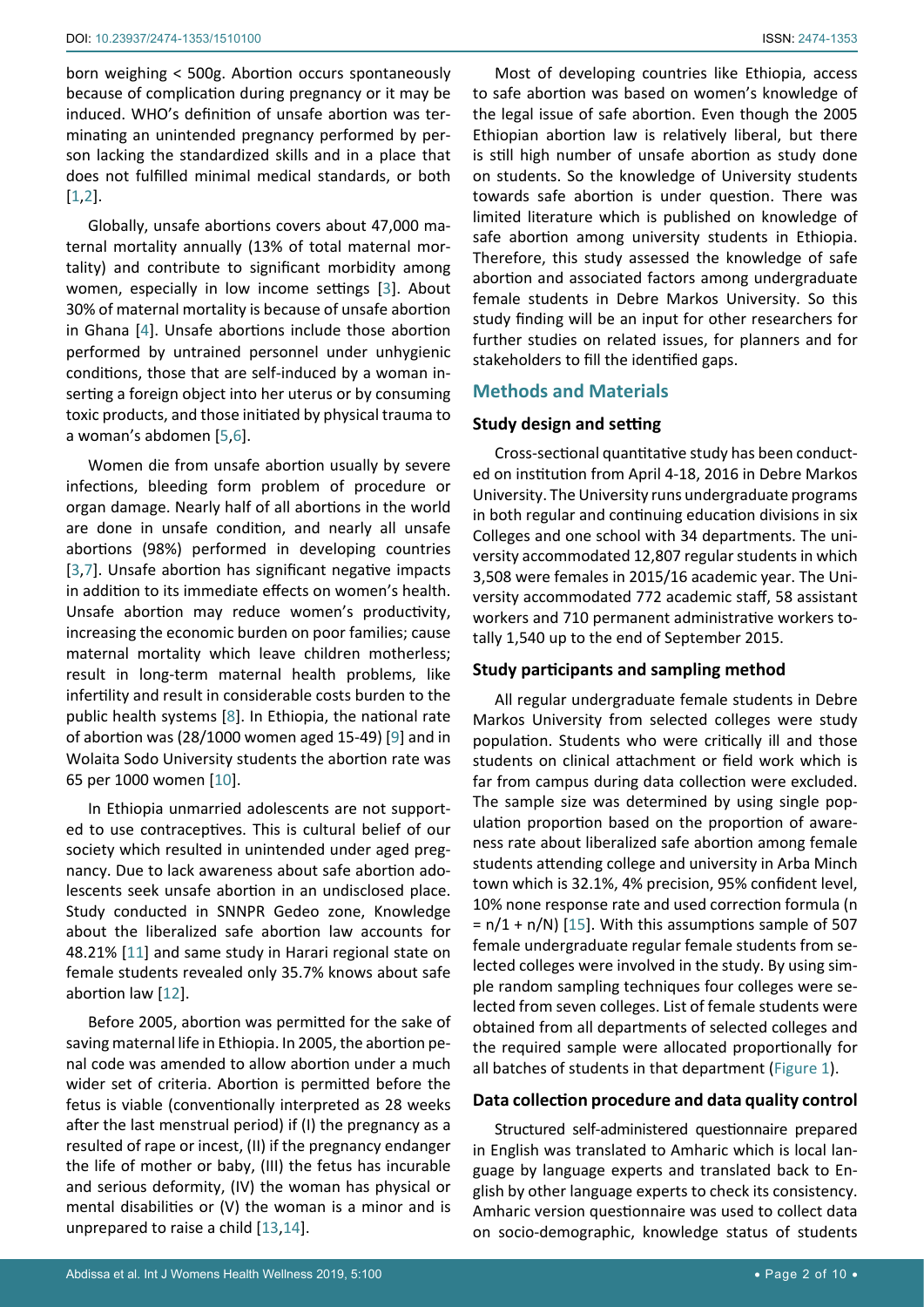Ī



**Figure 1:** Schematic presentation of sampling procedure of female students in Debre Markos University, Northwest Ethiopia, 2016.

**Hint:** ANR: Agriculture & Natural resource; NCS: Natural & computational Science; BE: Business & Economics; MHS: Medical & Health Science; SSH: Social Science & Humanities; Ho: Health officers.

towards Ethiopian liberal law of safe abortion, University educational status of student, reproductive health status variables, family status of the student and Source of information. Three diploma holder midwives with minimum two year work experience was selected randomly and one BSc midwifery holder was selected for supervision.

Pre-test was done on 26 (5% of sample size) on teacher training college (TTC) students found in Debre Markos town. Based on the finding grammatical sequences of questions were arranged on questionnaires. Training and orientation were given to the selected data collectors and supervisor for two days.

The Principal Investigator and Supervisor confirmed on the daily base the collected data for the completeness, accuracy and clarity with data collectors and nec-

essary correction was made before the next data collection day started. Finally, data cleaning; data entry, coding and crosschecking was done before data analysis.

# **Data management and analysis**

The collected questionnaires were checked manually for completeness. Then data was coded, labeled, verified, categorized and entered into Epi Info version 7. After the entry was completed the data was exported to SPSS version 20.0 for analysis. Descriptive and summary statistics was done. An Odds ratio (OR) with 95% confidence interval (CI) used to see the association between independent variables and a dependent (outcome) variable. Logistic regression analysis was used to determine the strength of association of each independent variable with the outcome variable. Variables significant in bi-variate analysis ( $P < 0.2$ ) were entered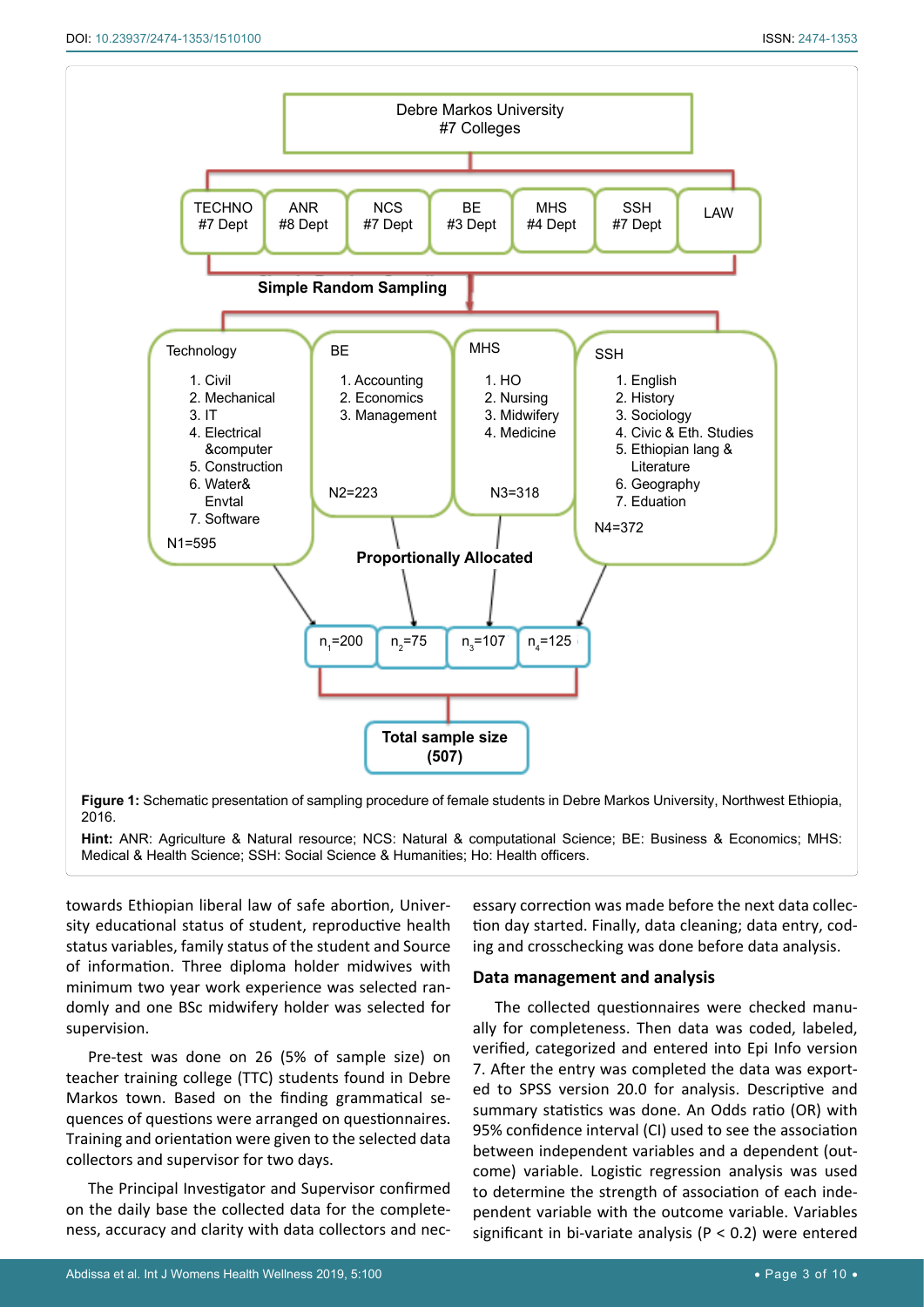into a multivariable logistic regression and checked with Hosmer-Lemeshow Goodness- of fit model to adjust the effects of possible cofounders on the outcome variable.

## **Ethical considerations**

This study approved by Institutional Research Ethics Review Committee (IRERC) of College of Medicine and Health Science, University of Gondar. Supportive official letters was written to Debre Markos University by department of Midwifery College of Medicine and Health Science, University of Gondar. Information containing about the purpose, method and anticipated benefit and risk of the study was attached to the first page of each questionnaire. Participants' names and ID numbers was not included in the questionnaire for the purpose of keeping their confidentiality.

## **Measurements**

Outcome variable of this study was knowledge status of female students learning in Debre Markos University on liberalized safe abortion of Ethiopia. To measure level of knowledge, the mean values of the respondents to the five criteria under which safe abortion is legally permitted was calculated and taken as a cut point value to decide whether female students have good or poor knowledge about liberalized safe abortion of Ethiopia. Thus, female students who scored below mean value considered as having poor knowledge and those with mean and above score were regarded as having good knowledge. Socio-demographic variables including participants' age, marital status, religion, family residence, year of study, department of study, contraceptive use, having boyfriends and previous sexual exposure were

| Table 1: Socio-demographic characteristics of respondents (n = 483), Debre Markos University, Northwest Ethiopia, April, 2016. |  |  |
|--------------------------------------------------------------------------------------------------------------------------------|--|--|
|--------------------------------------------------------------------------------------------------------------------------------|--|--|

| <b>Characteristics</b>             |                    | Frequency ( $n = 483$ ) | Percentage (%) |
|------------------------------------|--------------------|-------------------------|----------------|
| Age                                | $15-19$            | 64                      | 13.3           |
|                                    | $20 - 24$          | 382                     | 79.1           |
|                                    | 25-29              | 34                      | $\overline{7}$ |
|                                    | $30+$              | 3                       | 0.6            |
| Marital status                     | Single             | 399                     | 82.6           |
|                                    | Married            | 75                      | 15.5           |
|                                    | Divorced           | 9                       | 1.9            |
| Ethnicity                          | Amhara             | 227                     | 47             |
|                                    | Oromo              | 96                      | 19.9           |
|                                    | <b>Tigre</b>       | 74                      | 15.3           |
|                                    | Gurage             | 37                      | 7.7            |
|                                    | Wolaita            | 38                      | 7.9            |
|                                    | Others*            | 11                      | 2.3            |
| Religion                           | Orthodox           | 300                     | 62.1           |
|                                    | Muslim             | 84                      | 17.4           |
|                                    | Protestant         | 91                      | 18.8           |
|                                    | Catholic           | 8                       | 1.7            |
| Family resident                    | Urban              | 169                     | 35             |
|                                    | Rural              | 314                     | 65             |
| Father's educational level         | Illiterate         | 233                     | 48.2           |
|                                    | Elementary         | 126                     | 26.1           |
|                                    | High school        | 73                      | 15.1           |
|                                    | College/University | 51                      | 10.6           |
| Mother's educational level         | Illiterate         | 279                     | 57.8           |
|                                    | Elementary         | 119                     | 24.6           |
|                                    | High school        | 61                      | 12.6           |
|                                    | College/University | 24                      | 5              |
| Life status of respondent's family | Both are alive     | 362                     | 74.9           |
|                                    | Only mother alive  | 64                      | 13.3           |
|                                    | Only father alive  | 40                      | 8.3            |
|                                    | Both are died      | 17                      | 3.5            |

\*= Adare, Sidama and Benishangul Gumuz.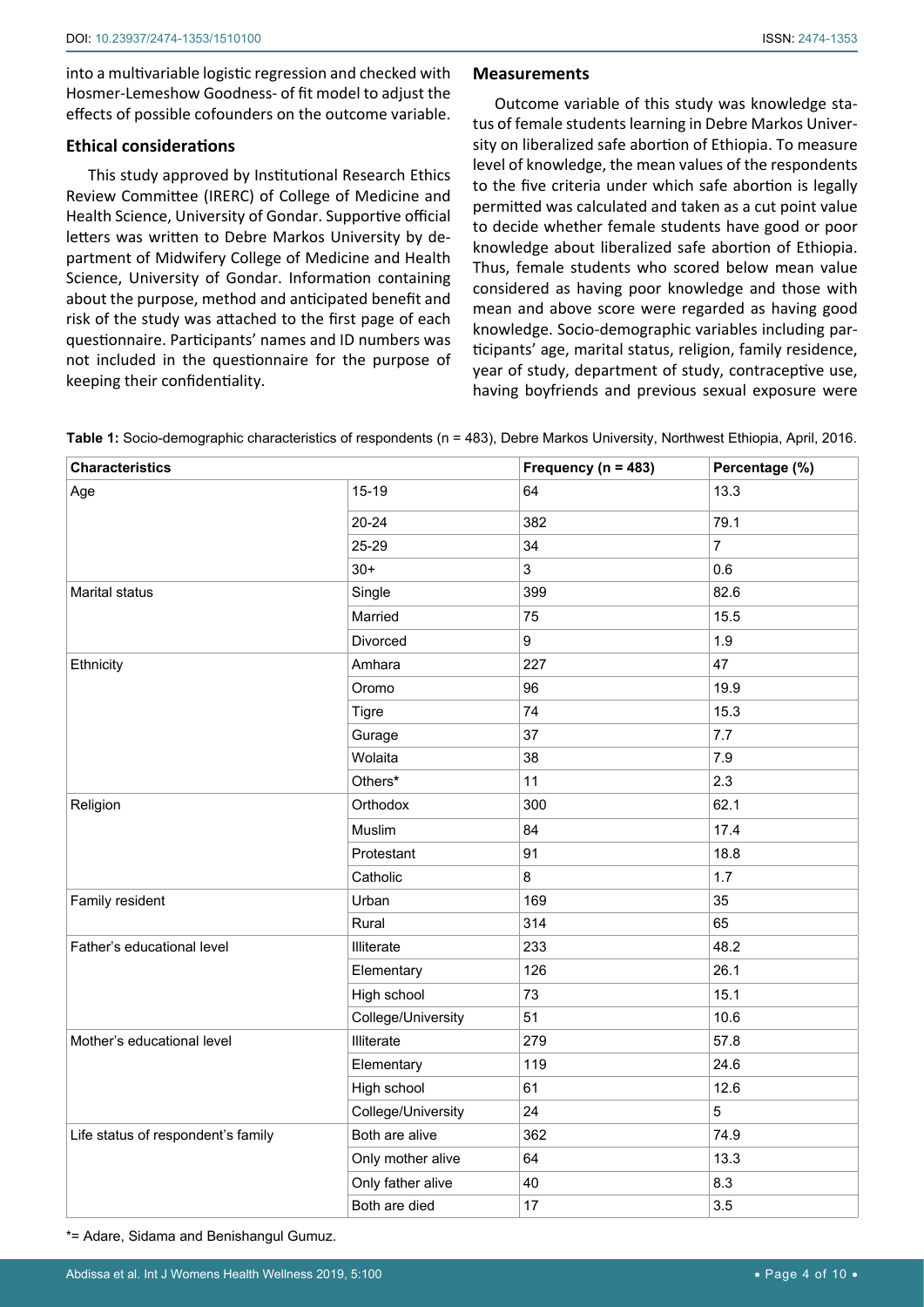#### independent variables.

#### **Results and Discussion**

All distributed questionnaires (507) were filled and returned but 24 questionnaires found to be incomplete and rejected from the analysis, making response rate of 95.3%. The mean age of respondents was 21.55 years (SD =  $\pm$  2.12). Three hundred eighty two (79.1%) were aged between 20-24 years. The majority (82.6%) of the respondents were single. About half (47%) were Amhara by ethnicity and 62.1% were Orthodox Christians. About two hundreds thirty three (48.2%) respondents father were illiterate and around 279 (57.8%) of respondent's mother were also illiterate and 10.6% of respondent's father and 5% respondents mother educational level were college/university graduate. Two hundred sixty one (54%) respondents family were living in rural area. For about 74.9% of the respondents, their father and mother are alive and only 3.5% of them have lost both of their parents (Table 1).

About 199 (41.2%) of the respondents have knowledge about liberalized law of safe abortion (Figure 2). Nearly 188 (38.9%) of the study participants responded that safe abortion is legally permitted for all pregnancy. 260 (53.8%) of the respondents answered that safe abortion is legally permitted if the pregnancy is from incest and 254 (52.6%) responded safe abortion is legally permitted if the pregnancy is from rape. Three hundred seventeen (65.6%) reported that safe abortion is legally permitted if the continuation of the pregnancy endangers the life of the mother or the life of the baby. About 316 (65.4%) had awareness that safe abortion is legally permitted if the fetus has an incurable and serious deformity.

About a 311 (64.4%) of study participants responded that safe abortion is legally permitted if the pregnant woman was having physical problem or mental deficiency. Nearly half (47%) of respondents reported that Ethiopian liberal law of abortion permitted abortion up to 12 weeks gestational age and only 7.7% of them answered correctly as per Ethiopian liberalized safe abortion law which is up to 28 weeks gestational age. About two third of respondents reported both medical abortion and instrumental methods as method of abortion techniques and almost more than half of respondents had good awareness regarding complications of abortions (Table 2).

About 187 (38.7%) of respondents had ever heard about liberalized safe abortion of Ethiopia. About thirty three percent of the respondents have got information on criteria under which abortion is legally permitted from teachers while only 6% reported mass media and others like their boyfriend and internet accounts for about 4.7%.

About 217 (44.9%) of the respondents in the study area had a boyfriend and 153 (31.7%) of the study participants responded that they had ever performed sexual intercourse. Among those who had sexual intercourse, 133 (86.9%) of them had sexual intercourse first in the age range of 15-20 years. And about 11.1% of them had sexual intercourse at 20 years and above.

About twenty one (53.85%) of respondent undergone abortion because of their education and one (2.6%) of them responded due to physical and mental problem (Figure 3). 39.8% of respondents were from technology faculty and 14.5% were from Business and Economics faculty. About 26.7% of respondents were first year and 20.7% of them were from fourth year and above (Figure 4 and Figure 5).

In bivariable analysis age, marital status, family residence, mother's educational status, having boyfriend/ husband, ever become pregnant before, having sexual intercourse practice and field of study of respondents were significantly associated with knowledge of female students to liberalized safe abortion of Ethiopia (p-value  $< 0.2$ ).



## Multivariable logistic regression analysis showed that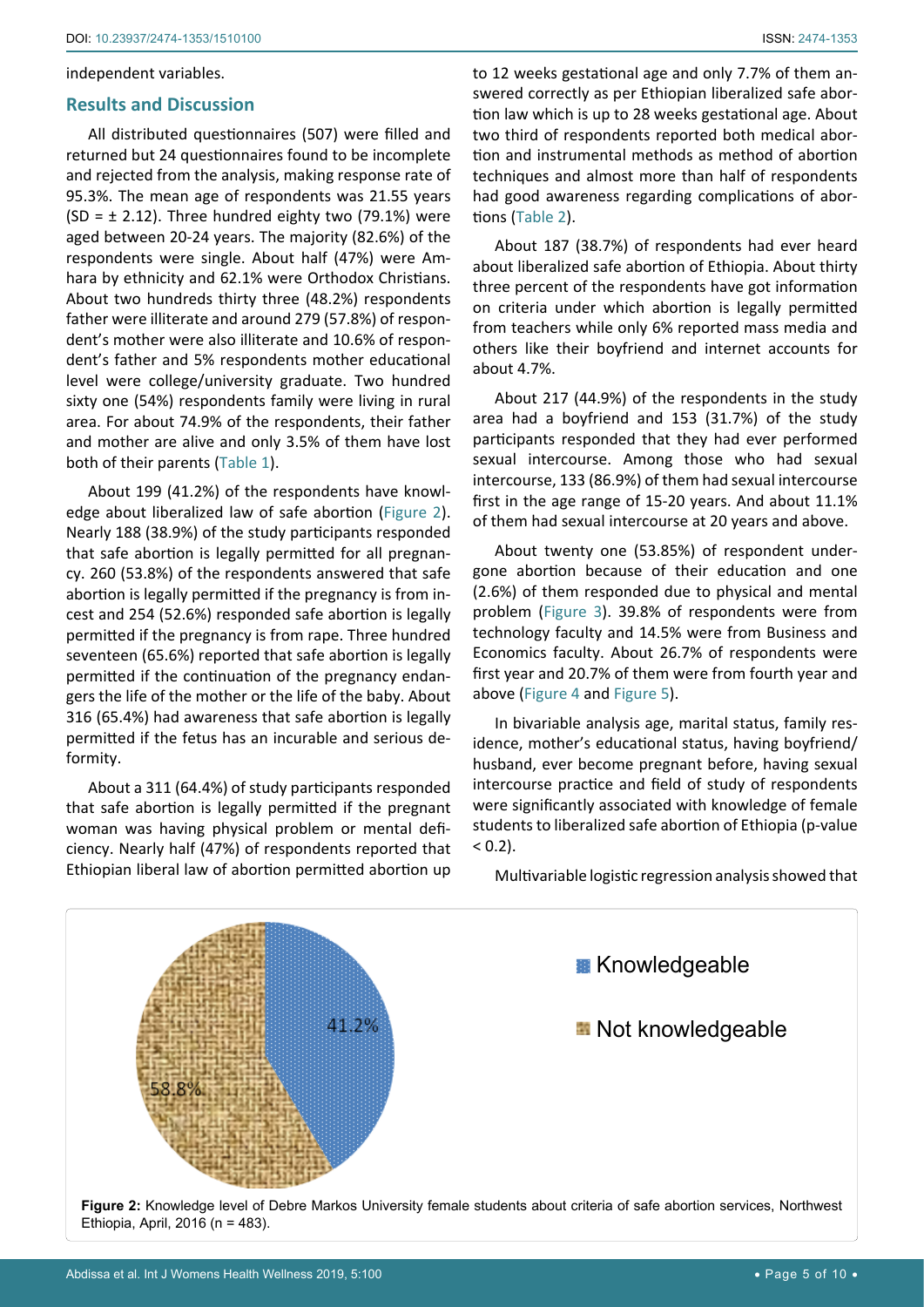| Table 2: Knowledge status of Debre Markos University female students about criteria safe abortion services, Northwest Ethiopia, |  |
|---------------------------------------------------------------------------------------------------------------------------------|--|
| April, 2016 (n = 483).                                                                                                          |  |

| <b>Characteristics</b>                                                        |                           | <b>Frequency</b> | Percentage |
|-------------------------------------------------------------------------------|---------------------------|------------------|------------|
| Abortion is fully legalized by law in Ethiopia                                | Yes                       | 188              | 38.9       |
|                                                                               | <b>No</b>                 | 295              | 61.1       |
| Safe abortion is allowed if pregnancy is the result of incest                 | Yes                       | 260              | 53.8       |
|                                                                               | <b>No</b>                 | 223              | 46.2       |
| Safe abortion is allowed if                                                   | Yes                       | 254              | 52.6       |
| Pregnancy is the result of rape.                                              | No                        | 229              | 47.4       |
| Safe abortion is allowed if the continuation of the pregnancy endangers the   | Yes                       | 317              | 65.6       |
| life of the mother or the child.                                              | <b>No</b>                 | 166              | 34.4       |
| Safe abortion is allowed if the fetus has an incurable and Serious deformity. | Yes                       | 316              | 65.4       |
|                                                                               | <b>No</b>                 | 167              | 34.6       |
| Safe abortion is allowed if the Pregnant woman has physical or mental         | Yes                       | 311              | 64.4       |
| deficiency or she is physically and mentally unfit to bring up the child.     | <b>No</b>                 | 172              | 35.6       |
| Ethiopian liberal law allows abortion up to what gestational age? (in week)   | Below 9 weeks             | 146              | 30.2       |
|                                                                               | 9 weeks                   | 13               | 2.7        |
|                                                                               | 12 weeks                  | 227              | 47         |
|                                                                               | 16 weeks                  | 49               | 10.1       |
|                                                                               | 28 weeks                  | 37               | 7.7        |
|                                                                               | Above 28<br>weeks         | 11               | 2.3        |
| Did you know methods for abortion? (you can mention more than one<br>options) | Medical<br>abortion       | 373              | 77.2       |
|                                                                               | Abortion by<br>instrument | 304              | 62.9       |
|                                                                               | I don't know              | 20               | 4.1        |
| Did you know possible complication of abortion? (you can mention more than    | Heavy bleeding            | 432              | 89.4       |
| one options)                                                                  | Uterine rupture           | 314              | 65         |
|                                                                               | Infertility               | 292              | 60.2       |
|                                                                               | <b>Infections</b>         | 187              | 38.7       |



marital status, family residence, mother's educational level and ever had pregnant before were the factors that were significantly associated with knowledge of female students to liberalized safe abortion after possible confounders were controlled.

The finding from multivariable analysis indicated that those single participants were 2.7 times more likely to have knowledge compared to those who were married [AOR = 2.7, 95% of CI: (1.52, 4.79)]. Those respondents whose families live in rural were about 1.6 times more likely to be knowledgeable than those whose families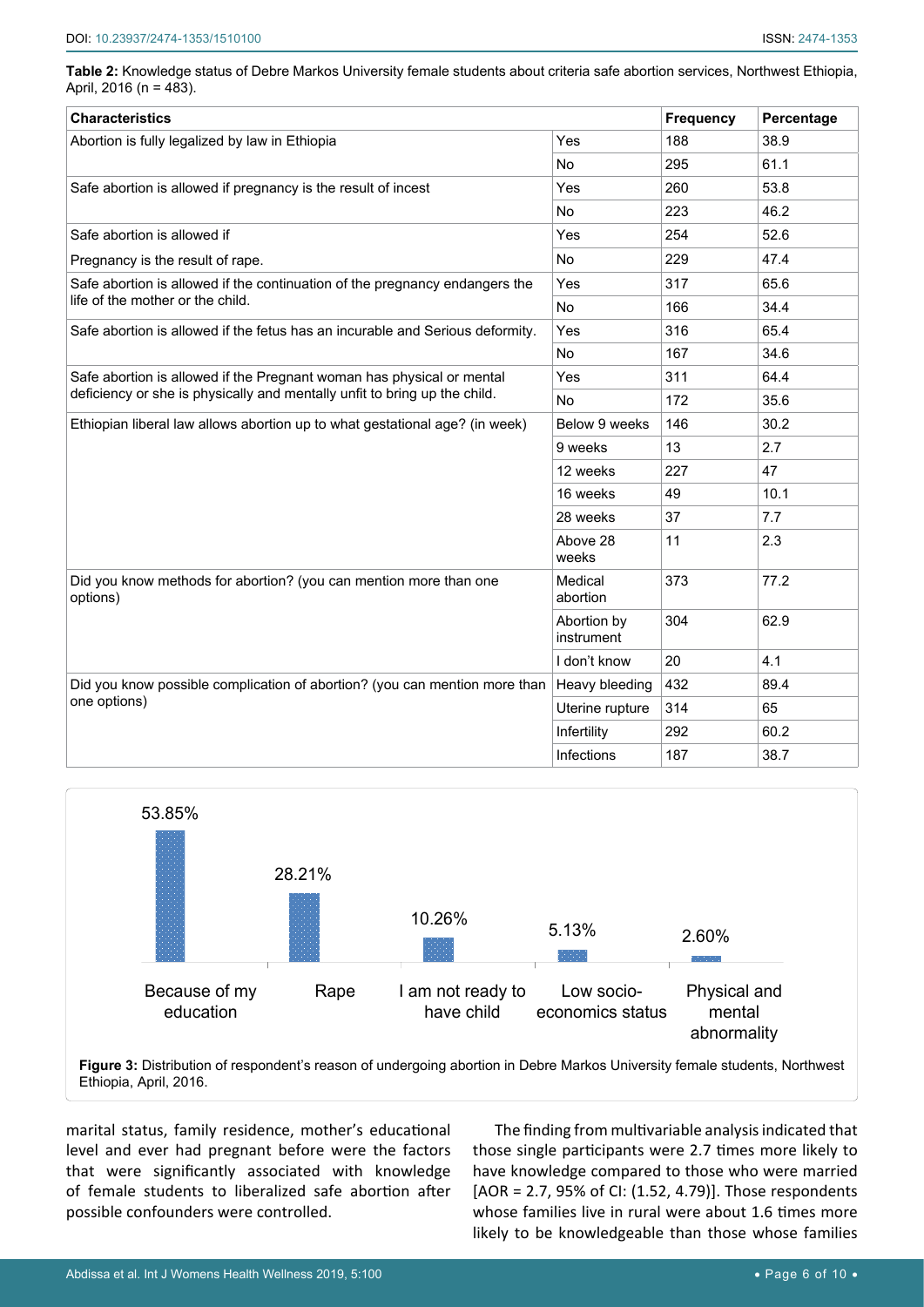



live from urban area [AOR = 1.56, 95% of CI: (1.03, 2.39)]. Female students whose mothers were illiterate were about 2.66 times more likely to have good knowledge than whose mother's educational level were college/ university [AOR = 2.68, 95% of CI: (1.08, 6.61)]. Those students who had no pregnancy history were 10.68 times more likely to have knowledge about liberalized safe abortion than those who had history of pregnancy [AOR = 10.68, 95% of CI: (4.52, 25.22)] (Table 3).

Even though Ethiopian liberalized safe abortion were amended in 2005, in this study only 41.2% of respondents were knowledgeable about safe abortion after eleven years. This finding is consistent with that study done in Nepal in which about 41% of respondents had good awareness about legalization of abortion law in their country [[16](#page-9-9)]. Study in South Africa revealed that about 68% of study participants were knowledgeable about legal abortion law of their country [[17\]](#page-9-10), which is higher than current study and this difference may be due to socio-economic difference, their reproductive health service coverage, difference in quality of implementation of health interventions strategy and the time difference at which abortion is allowed in these countries. The similar study in Harari regional state in Ethiopia revealed only 35.7% of study participants had good awareness about liberal law of safe abortion [[12\]](#page-9-3) and from study done in Arba Minch higher education female students, only 32.1% had good knowledge about this issue which is less than the result of this study [\[15](#page-9-0)], this may be due to socio-cultural and time difference.

This study revealed that being single was more likely to have knowledge than those who were married which is opposite with study done in Gurage zone, South Ethiopia [\[18\]](#page-9-6), this may be due to difference in study subjects which means in this study most of the students were single and prone to different health related information like mini media and youth associations. The finding of this study also showed that those females whose mother's were illiterate were more likely to be knowledgeable than those whose mothers attended college/ university, which is in contrast to study done in Kenya and Gurage zone, South Ethiopia [\[18](#page-9-6)[,19](#page-9-7)], this might be due to social desirability bias or may be the educated people may ignore to teach their daughters about safe abortion.

In addition this study revealed females whose families live in rural were more likely to be knowledgeable than those whose families live in urban. This finding is opposite with findings from Amhara region referral hospitals in which place of residence affects the respondent's knowledge about safe abortion [[20](#page-9-8)]. This may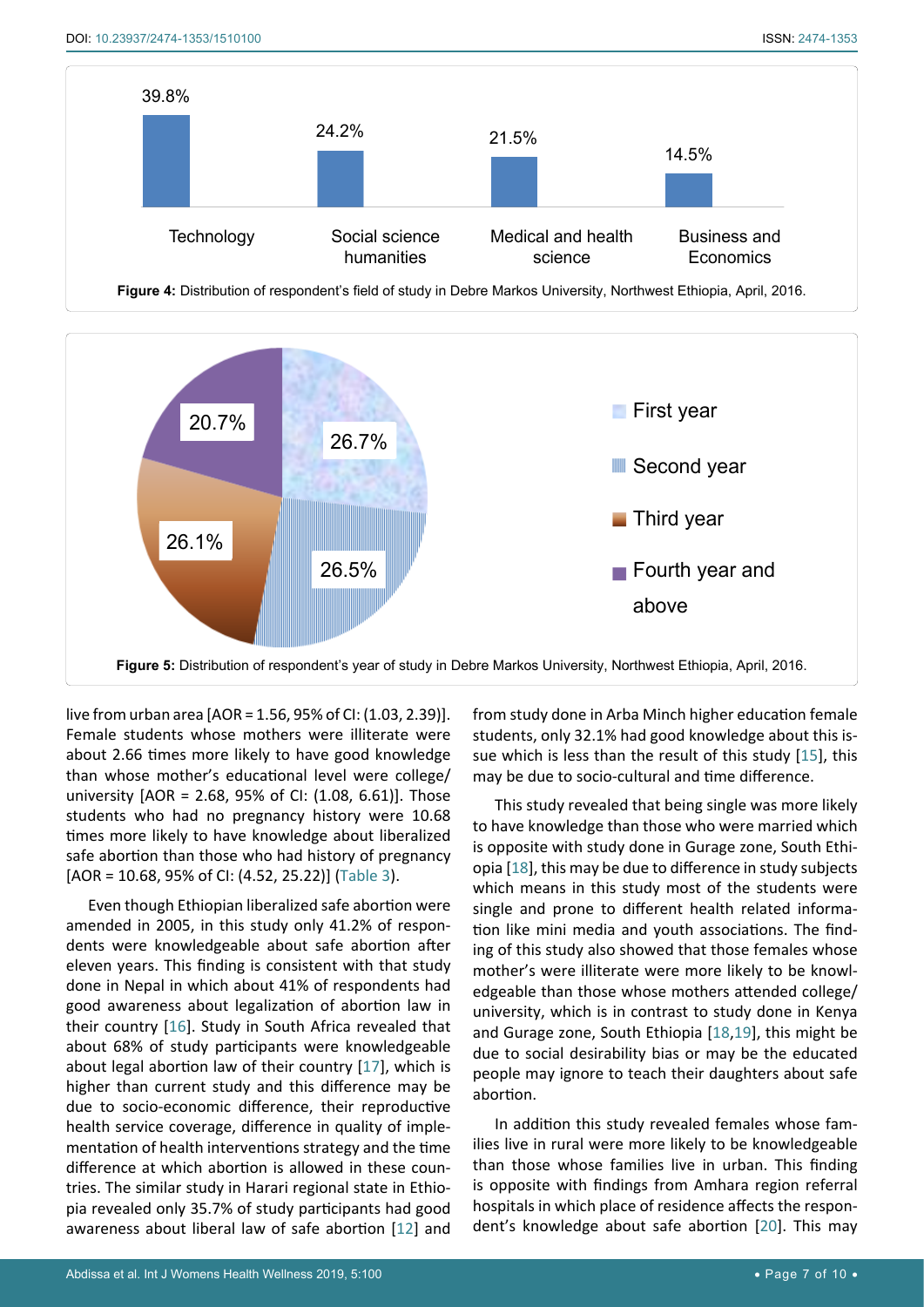| <b>Characteristics</b>                     | Knowledge level |                   | <b>COR (95% CI)</b>    | <b>AOR (95% CI)</b>    | P-value |
|--------------------------------------------|-----------------|-------------------|------------------------|------------------------|---------|
|                                            | Knowledgeable   | Not knowledgeable |                        |                        |         |
|                                            | $n$ (%)         | $n$ (%)           |                        |                        |         |
| Age                                        |                 |                   |                        |                        |         |
| 20 years and less                          | 60 (34.9)       | 112 (65.1)        | $1.51$ (1.02,2.22)*    | 1.43 (0.93,2.18)       | 0.1     |
| More than 20 years                         | 139 (44.7)      | 172 (55.3)        | 1.00                   | 1.00                   |         |
| <b>Marital status</b>                      |                 |                   |                        |                        |         |
| Single                                     | 161 (38.4)      | 258 (61.6)        | $0.42$ (0.25,0.73)*    | 2.7 (1.52,4.79)        | 0.001   |
| married                                    | 38 (59.4)       | 26 (40.6)         | 1.00                   | 1.00                   |         |
| <b>Family residence</b>                    |                 |                   |                        |                        |         |
| Urban                                      | 82 (48.5)       | 87 (51.5)         | 1.00                   | 1.00                   |         |
| Rural                                      | 117 (37.5)      | 197 (62.5)        | 1.59 (1.09,2.32)*      | 1.56 (1.03,2.39)       | 0.03    |
| <b>Father's educational level</b>          |                 |                   |                        |                        |         |
| Illiterate                                 | 89 (38.2)       | 144 (61.8)        | 1.56 (0.85,2.86)       |                        |         |
| Elementary                                 | 48 (38.1)       | 78 (61.9)         | 1.56 (0.81,3.01)       |                        |         |
| High school                                | 37 (50.7)       | 36 (49.3)         | 0.94(0.46, 1.91)       |                        |         |
| College/university                         | 25 (49)         | 26 (51)           | 1.00                   |                        |         |
| Mother's educational level                 |                 |                   |                        |                        |         |
| Illiterate                                 | 100 (35.8)      | 179 (64.2)        | $2.51(1.07, 5.85)^{*}$ | 2.68(1.08, 6.61)       | 0.03    |
| Elementary                                 | 52 (43.7)       | 67 (56.3)         | 1.8(0.74, 4.39)        | 1.92 (0.74,4.95)       | 0.17    |
| High school                                | 33(54.1)        | 28 (45.9)         | 1.19 (0.46,3.09)       | 1.5(0.54, 4.14)        | 0.43    |
| College/university                         | 14 (58.3)       | 10(41.7)          | 1.00                   | 1.00                   |         |
| Life status of respondent's family         |                 |                   |                        |                        |         |
| Both alive                                 | 153 (42.3)      | 209 (57.7)        | 1.00                   |                        |         |
| Only mother alive                          | 26 (40.6)       | 38 (59.4)         | 0.74(0.27, 2.06)       |                        |         |
| Only father alive                          | 14 (35)         | 26 (65)           | 0.8(0.26, 2.42)        |                        |         |
| Both died                                  | 6(35.3)         | 11(64.7)          | 1.01 (0.31,3.32)       |                        |         |
| Ever heard about liberalized safe abortion |                 |                   |                        |                        |         |
| Yes                                        | 79 (42.2)       | 108 (57.8)        | 1.00                   |                        |         |
| N0                                         | 120 (40.5)      | 176 (59.5)        | 1.04 (0.74,1.56)       |                        |         |
| Ever pregnant before                       |                 |                   |                        |                        |         |
| Yes                                        | 47 (85.5)       | 8(14.5)           | 1.00                   | 1.00                   |         |
| No                                         | 152 (35.5)      | 276 (64.5)        | 10.67 (4.91,23.16)*    | 10.68<br>(4.52, 25.22) | 0.0001  |
| <b>Previous abortion experience</b>        |                 |                   |                        |                        |         |
| Yes                                        | 31 (79.5)       | 8(20.5)           | 1.00                   |                        |         |
| No                                         | 13 (81.2)       | 3(18.8)           | 1.12 (0.26,4.90)       |                        |         |
| Have boyfriend/husband                     |                 |                   |                        |                        |         |
| yes                                        | 107 (49.3)      | 110 (50.7)        | 1.00                   | 1(0.57, 1.77)          | 0.98    |
| No                                         | 92 (34.6)       | 174 (65.4)        | 1.84 (1.27, 2.66)*     | 1.00                   |         |
| <b>Department of respondent</b>            |                 |                   |                        |                        |         |
| Health and medicine                        | 51 (50.5)       | 50 (49.5)         | 1.00                   | 1.00                   |         |
| Other field of study                       | 148 (38.7)      | 234 (61.3)        | $1.6(1.04, 2.51)^{*}$  | 0.65(0.4, 1.05)        | 0.08    |
| Year of study                              |                 |                   |                        |                        |         |
| Two years and less                         | 116 (40.1)      | 173 (59.9)        | 1.11(0.77, 1.61)       |                        |         |
| More than two years                        | 83 (42.8)       | 111 (57.2)        | 1.00                   |                        |         |
| Ever had sexual intercourse                |                 |                   |                        |                        |         |
| Yes                                        | 87 (56.9)       | 66 (43.1)         | 1.00                   | 1.00                   |         |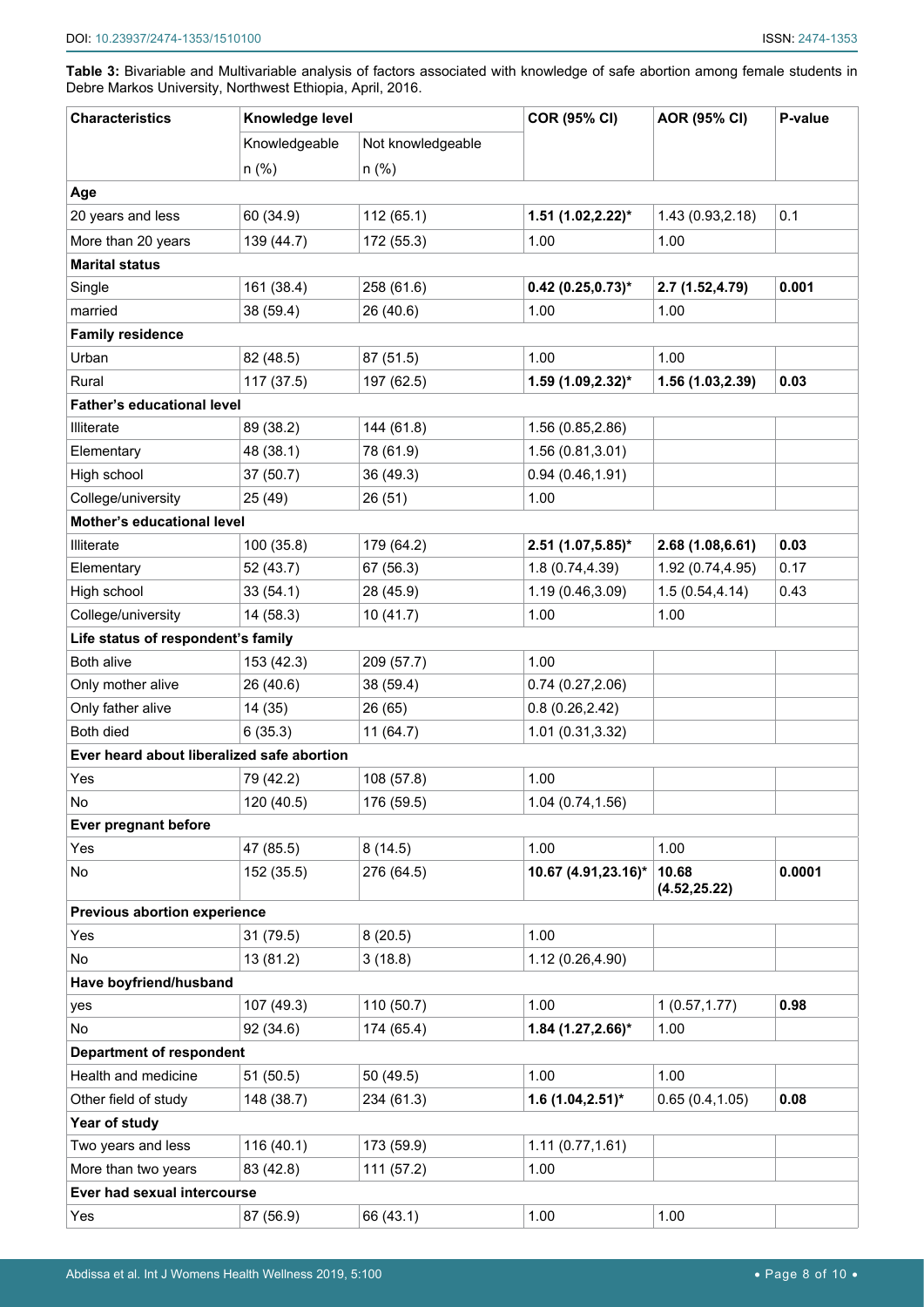| No                       | 112 (33.9) | 218 (66.1) | $\pm 2.57$ (1.73,3.80)* | 1.12(0.59, 2.12) | 0.74 |
|--------------------------|------------|------------|-------------------------|------------------|------|
| Ever used contraceptives |            |            |                         |                  |      |
| Yes                      | 67 (55.4)  | 54 (44.6)  | 1.00                    |                  |      |
| No                       | 20(62.5)   | 12(37.5)   | 0.74(0.33, 1.66)        |                  |      |

**Hint\*** =  $p$ -value  $\leq 0.03$ .

be due to difference in study subjects. Those students who had previous pregnancy history were less likely to be knowledgeable than those who were not ever pregnant, this finding is reverse with the findings from female youths in Uganda [[21](#page-9-11)].

# **Limitation of the Study**

Using the cross-sectional design was the limitation of the study. The social desirability bias due to the nature of the sensitivity issues of abortion and the past history on abortion might be affected by recall bias.

# **Conclusion**

This study disclosed that there was high proportion of female university students with poor knowledge of liberal law of safe abortion in Ethiopia. Marital status of respondents, family residence, maternal education level and prior pregnancy experience were factors significantly associated with knowledge of female students towards liberalized safe abortion. Concerned bodies should be done on awareness creation about legal issues of safe abortion. Further research should be conducted to assess the knowledge of rural and less educated adolescents on liberal law of safe abortion.

# **Declarations Competing Interests**

The authors of this study confirmed that we have no any kind of conflict of interest.

# **Authors' Contributions**

- • Biru Abdissa had contributions from beginning of the research idea to proposal writing, data collection process, data analysis and interpretation of finding and preparation of the manuscript.
- • Abayneh Aklilu has contributed in proposal writing, analysis of the finding and preparation of the manuscript.
- Endeshaw Admasu has contributed in proposal development, analysis of finding, and interpretation of research finding.
- Sagni Girma has contributed in proposal writing, analysis of the finding and preparation of the manuscript.

# **Authors' information**

 $\checkmark$  Biru Abdissa has Master of Science in Clinical Midwifery and currently working in Institute of Health Science, School of Nursing and Midwifery, Department of Midwifery, Jimma University as a lecturer.

- $\checkmark$  Abayneh Aklilu has Master of Science in Clinical Midwifery and currently working in College of Medicine and Health Sciences, Department of Midwifery, University of Gondar as a lecturer.
- $\checkmark$  Endeshaw Admasu has Master of Public health in Reproductive Health and currently working in College of Medicine and Health Sciences, Department of Midwifery, University of Gondar as an Assistant Professor.
- $\checkmark$  Sagni Girma has Master of Public health in Nutrition and currently working in College of Health and Medical Sciences, School of Nursing and Midwifery, Department of Nursing, Haramaya University as lecturer.

# **Acknowledgements**

We would like to express our heartfelt thanks to University of Gondar, Midwifery department for the financial support to complete this research. We will also extend our thanks to Debre Markos University for their supportive cooperation and willingness in our process to do our research and finally, we thanks our data collectors and study participants.

# **References**

- <span id="page-8-0"></span>1. [Ganatra B, Tunçalp Ö, Johnston HB, Johnson BR](https://www.ncbi.nlm.nih.gov/pubmed/24700971)  [Jr, Gülmezoglu AM, et al. \(2014\) From concept to](https://www.ncbi.nlm.nih.gov/pubmed/24700971)  measurement [: Operationalizing WHO's definition of unsafe](https://www.ncbi.nlm.nih.gov/pubmed/24700971)  [abortion. World Health Organization 92: 155.](https://www.ncbi.nlm.nih.gov/pubmed/24700971)
- <span id="page-8-1"></span>2. [Shrivastava SR, Shrivastava PS, Ramasamy J \(2014\)](https://www.ncbi.nlm.nih.gov/pubmed/25320603)  Unsafe abortion [: A cruel way of birth control. Afr Health](https://www.ncbi.nlm.nih.gov/pubmed/25320603)  [Sci 14: 487-488.](https://www.ncbi.nlm.nih.gov/pubmed/25320603)
- <span id="page-8-2"></span>3. [Mesce D, Clifton D \(2011\) Abortion: Facts and Figures](https://www.prb.org/abortion-facts-figures-2011/)  [2011. PRB/Inform Empower Advance.](https://www.prb.org/abortion-facts-figures-2011/)
- <span id="page-8-3"></span>4. [Aniteye P, Mayhew SH \(2013\) Shaping legal abortion](https://www.ncbi.nlm.nih.gov/pubmed/23829555)  provision in Ghana [: Using policy theory to understand](https://www.ncbi.nlm.nih.gov/pubmed/23829555)  [provider-related obstacles to policy implementation. Health](https://www.ncbi.nlm.nih.gov/pubmed/23829555)  [Res Policy Syst 11: 23.](https://www.ncbi.nlm.nih.gov/pubmed/23829555)
- <span id="page-8-4"></span>5. Ipas (2010) Facts about Abortion.
- <span id="page-8-5"></span>6. [Tesfaye G, Hambisa MT, Semahegn A \(2014\) Induced](https://www.ncbi.nlm.nih.gov/pmc/articles/PMC3988865/?tool=pmcentrez&report=abstract)  [abortion and associated factors in health facilities of](https://www.ncbi.nlm.nih.gov/pmc/articles/PMC3988865/?tool=pmcentrez&report=abstract)  [Guraghe zone, southern Ethiopia. J Pregnancy 2014:](https://www.ncbi.nlm.nih.gov/pmc/articles/PMC3988865/?tool=pmcentrez&report=abstract)  [295732.](https://www.ncbi.nlm.nih.gov/pmc/articles/PMC3988865/?tool=pmcentrez&report=abstract)
- <span id="page-8-6"></span>7. [Barot S \(2011\) Unsafe Abortion: The missing link in global](https://www.guttmacher.org/gpr/2011/06/unsafe-abortion-missing-link-global-efforts-improve-maternal-health)  [efforts to improve mental health. Guttmacher Policy Rev](https://www.guttmacher.org/gpr/2011/06/unsafe-abortion-missing-link-global-efforts-improve-maternal-health)  [14: 24-28.](https://www.guttmacher.org/gpr/2011/06/unsafe-abortion-missing-link-global-efforts-improve-maternal-health)
- <span id="page-8-7"></span>8. [World Health Organization \(2012\) Induced abortion:](https://www.thelancet.com/journals/lancet/article/PIIS0140-6736(11)61786-8/fulltext)  [Incidence and trends worldwide from 1995 to 2008. Lancet.](https://www.thelancet.com/journals/lancet/article/PIIS0140-6736(11)61786-8/fulltext)
- <span id="page-8-8"></span>9. [Berhan Y, Berhan A \(2014\) Causes of maternal mortality](https://www.ncbi.nlm.nih.gov/pmc/articles/PMC4249203/)  [in Ethiopia: A significant decline in abortion related death.](https://www.ncbi.nlm.nih.gov/pmc/articles/PMC4249203/)  [Ethiop J Heal Dev 24: 15-28.](https://www.ncbi.nlm.nih.gov/pmc/articles/PMC4249203/)